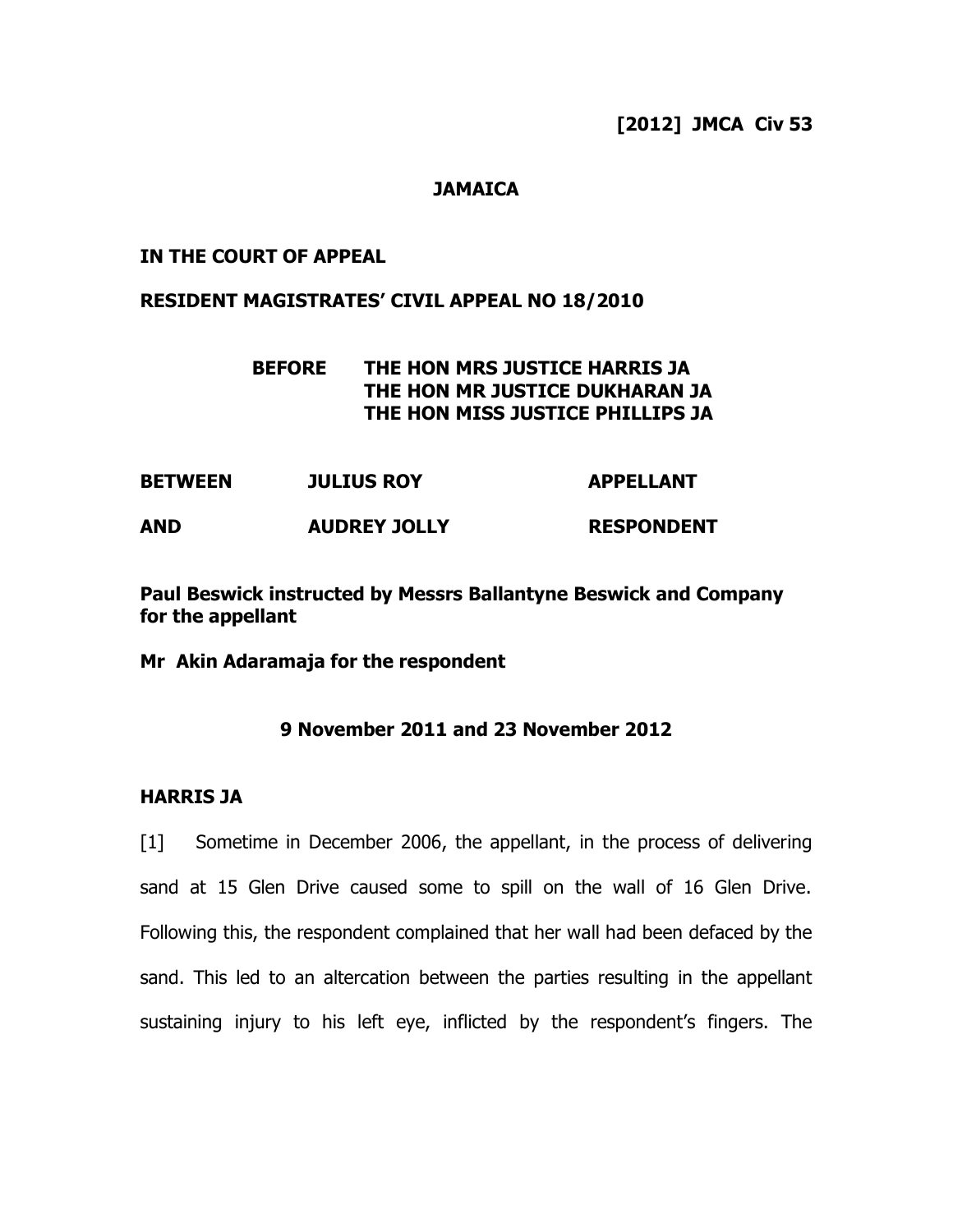appellant reported the matter to the police who sent him to seek medical attention which he obtained.

[2] On 15 May 2007, the appellant brought an action against the respondent, in the Resident Magistrate's Court for the Corporate Area, claiming \$200,000.00 for pain and suffering, medical expenses and loss of income. The appellant is dissatisfied with the decision of the learned Resident Magistrate made on 14 November 2007 and has now appealed.

[3] The appellant testified that when the respondent registered her complaint about her wall, the person to whom the sand was delivered assured her that he would wash the wall after the sand was removed. The assurance given by him did not appease the respondent. Being unhappy with the state of affairs, she began to quarrel. He, the appellant, then said to her, "But lady you no hear the man say im will wash the wall." The respondent, who was on the opposite side of the road, ran across to him, rested her stomach against his chest and stuck two of her fingers in his left eye, damaging it.

[4] The injury, he asserted, impaired his vision. He also said that he had no defect in his vision prior to the injury and that due to the injury he experienced severe pain in the eye for about three months, during which period he was unable to earn an income. He stated his income to be \$25,000.00 weekly prior to receiving the injury. It was also disclosed by him that he met medical expenses,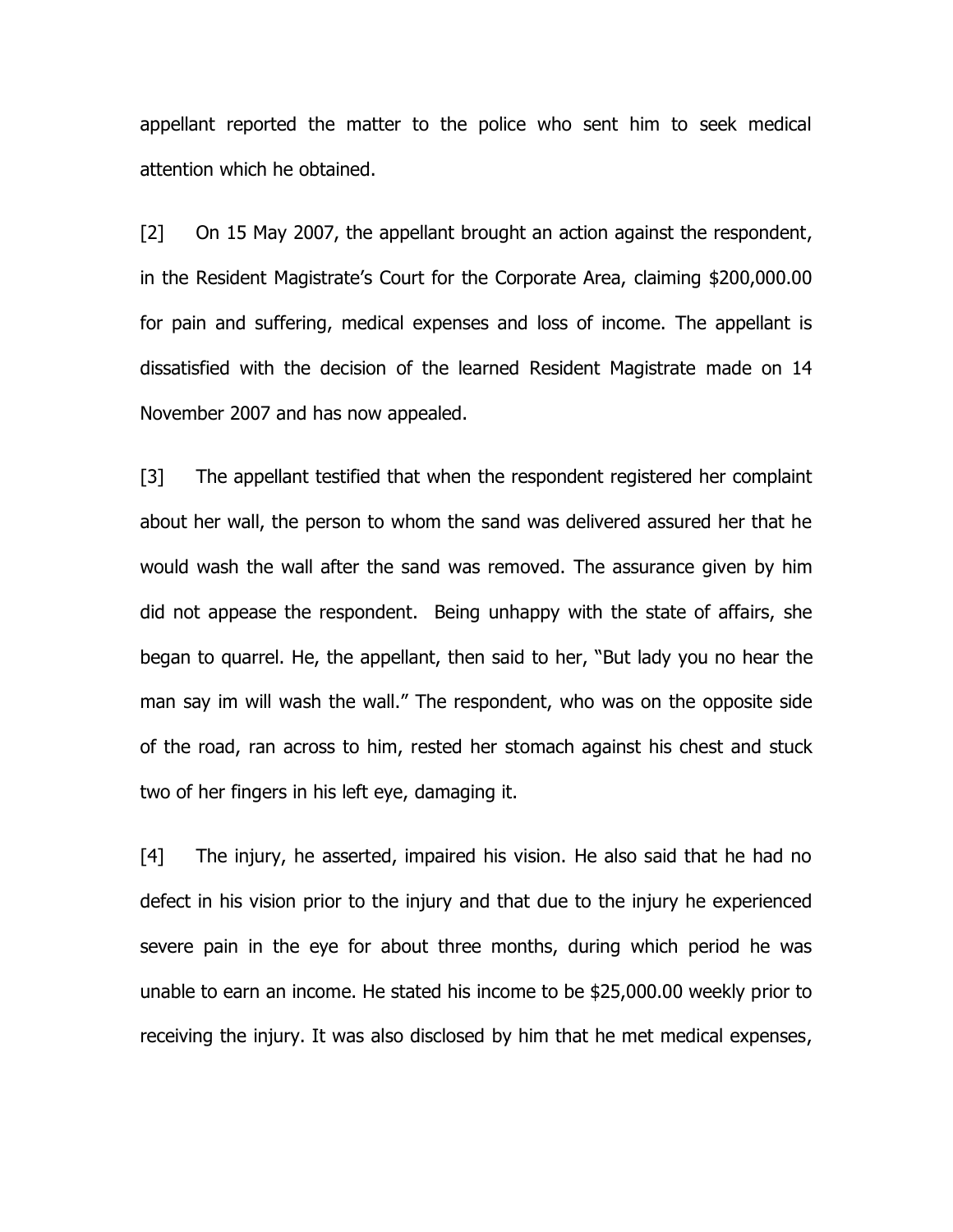and receipts amounting to \$9,934.80 were submitted by him and tendered into evidence.

[5] It was the respondent's evidence that she lived at 16 Glen Drive and that she was at home when she heard a motor vehicle stop at her gate and "heard shoveling coming from the vehicle". Her child went to investigate and upon her delay in returning, she also went to make investigations. Following this, she inquired of Mr Roy Edwards as to the ownership of the sand and was told that it belonged to a Mr Robert who lived across the street. She told Mr Edwards not to deposit the sand where it had been placed. Mr Edwards, she asserted, began to quarrel while she stood beside him alongside the truck.

[6] The appellant, she declared, came over to her and said "Let the big nasty woman go bout her business so mi can finish mi wuk." In signifying her displeasure with the appellant's comments, she retorted by referring to him as "big and nasty". She said that he then "flashed his hand towards her face," which she blocked with her hand. She denied injuring his eye or that she used her body to touch his.

[7] The learned Resident Magistrate admitted into evidence testimony from the appellant that the respondent had been charged and convicted for the offence of assault occasioning bodily harm, in respect of the injury to the appellant's eye, she having pleaded guilty to the charge. In cross-examination,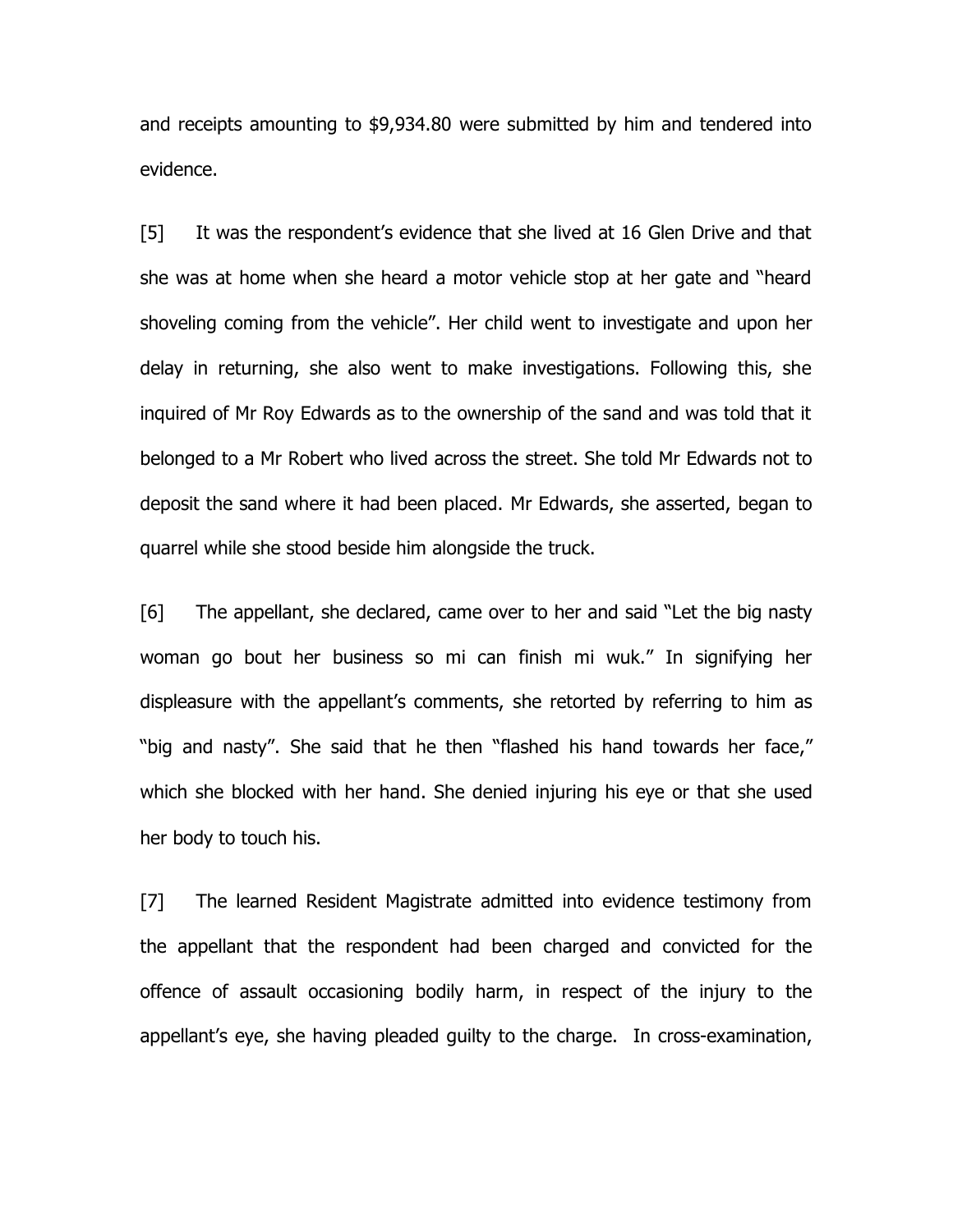the respondent admitted the conviction but stated that she had not entered a guilty plea.

[8] On the date of the determination of the trial, the learned Resident Magistrate made the following orders:

> "By trial judgment for the plaintiff in the sum of \$3,578.00. Parties to bear own cost [sic]."

In her reasons for judgment she said:

"Judgment that both the defendant and plaintiff contributed to the injury to the extent of 50% and there was no evidence to link the defendant with any damage which the plaintiff alleged flowed from the injury. The defendant should pay the plaintiff \$3,578.00 with each party bearing their own legal costs."

The first ground of appeal is as follows:

- "(a) The Court failed to take proper or any account whatsoever of the unchallenged evidence that the defendant had been convicted after a trial in the criminal court of assault occasioning bodily harm in respect of the same set of facts and circumstances which led to the injury inflicted on the claimant, and that he [sic] standard of proof in the said criminal court being that of beyond reasonable doubt superceded the standard of proof required for the claimant to prove that he [sic] injury was inflicted by the defendant intentionally."
- [9] In her reasons for judgment the learned Resident Magistrate said:

"The law is that the court is not bound by the decision of the criminal court. The civil court must look at the evidence before it. Since neither party called any witness and they both took the witness stand on their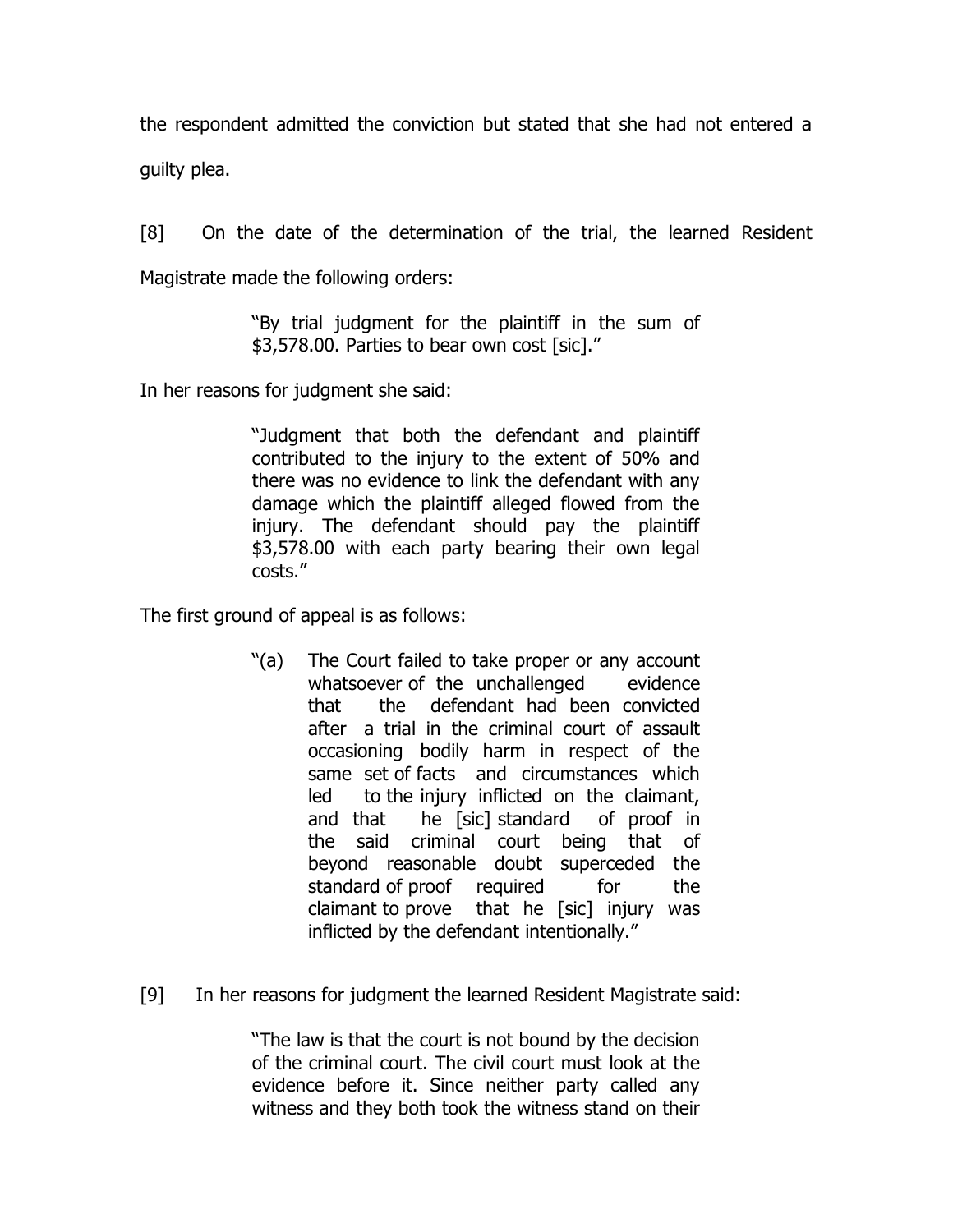own behalf, the court must assess which witness is more credible and on a balance of probabilities which evidence is more credible, and rule accordingly."

[10] On the evidence before the learned Resident Magistrate, Mr Beswick argued, all that was required to be proved was that the appellant's injury resulted from a deliberate act. There was evidence from the appellant as well as evidence from the respondent corroborating that of the appellant, which left the court with no other choice than to have found the respondent liable, he contended. The respondent, he submitted, admitted her conviction, yet the learned Resident Magistrate failed to properly assess and give due weight to this aspect of her evidence and although the learned Resident Magistrate essentially stated the general principles, she made no findings as to the criminal aspect of the evidence. In support of these submissions, counsel placed reliance on **Lane v Holloway** [1967] 3 All ER 129, **Hunter v Chief Constable of West Midlands et al** [1981] 3 All ER 727, **Ingram v Ingram** [1956] 1 All ER 785 and **R v D; R v J** [1996] 1 All ER 881.

[11] Counsel further submitted that even if the court is not bound by the decision of the criminal court as the learned Resident Magistrate stated, which view is inconsistent with principle and practice, the respondent, having admitted her conviction, was estopped from contending that the appellant had been criminally assaulted by her.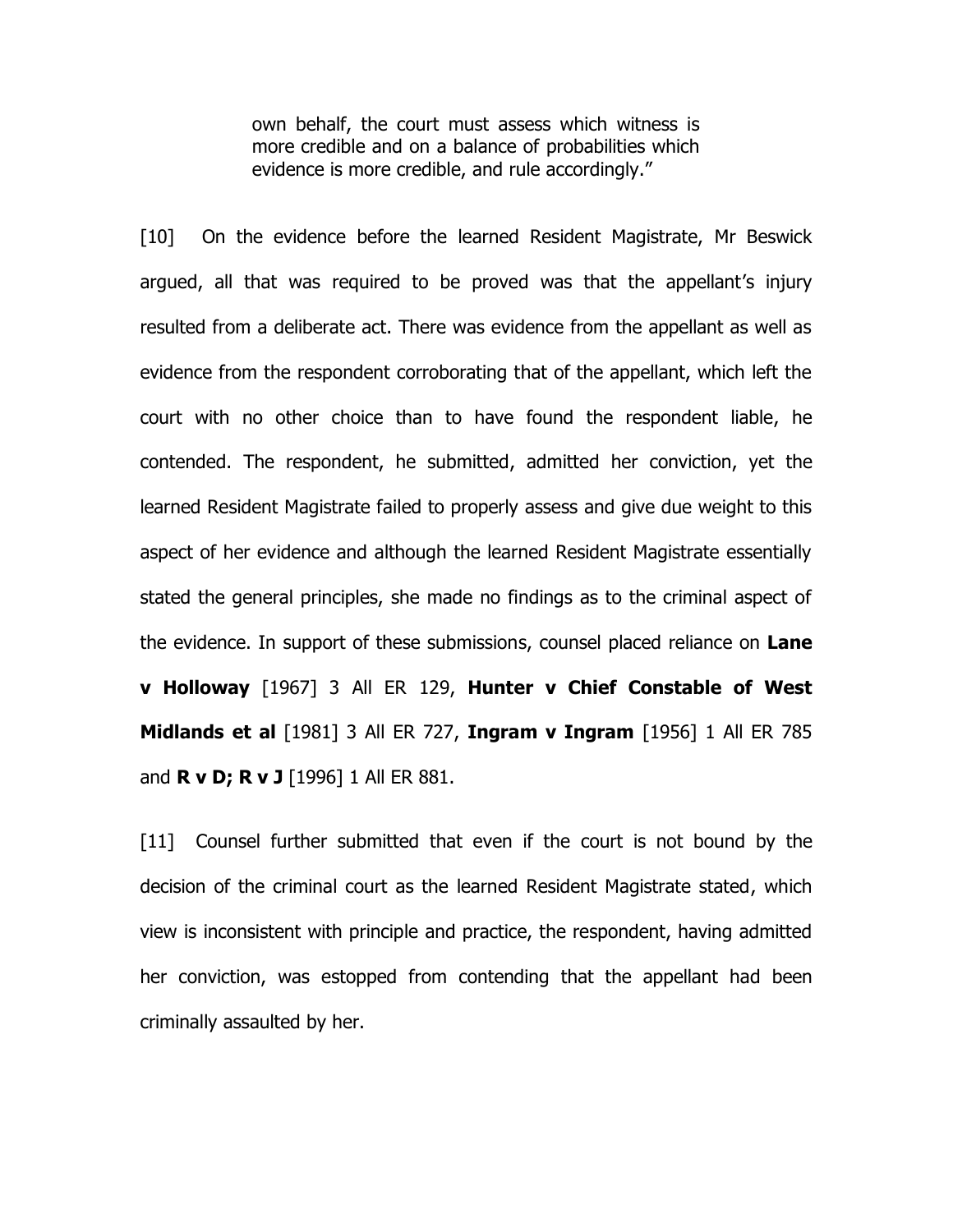[12] Mr Adaramaja, in response, submitted that the learned Resident Magistrate was correct in stating that she was not bound by the decision of the criminal court. Citing **Hollington v F Hewthorn** [1943] 2 All ER 35, counsel argued that it is not for a court to make a decision on what was decided in another court, nor was the learned Resident Magistrate duty bound to adhere to the fact that the respondent admitted that she was convicted by finding that she was estopped from denying such admission, he argued. What was important, he submitted, was the evidence before the learned Resident Magistrate and her findings of fact.

[13] Mr Beswick's complaint as to the failure of the learned Resident Magistrate to treat the respondent's conviction as corroborating the appellant's evidence that he had sustained the wound to his eye at the hand of the respondent, is not well founded. Although the learned Resident Magistrate admitted the evidence of the respondent's conviction, she could not have acted upon it in keeping with the well recognized rule in **Hollington** that a criminal conviction is not evidence in a civil proceeding that the person convicted committed the offence. Even if the admission of the conviction emanated from the respondent, this would not have rendered the conviction admissible in evidence.

[14] In **Hollington**, it was held that evidence could not be given in a civil case that one of the drivers involved in a motor vehicle collision was convicted of a road traffic offence in that accident. **Hollington** is still the law in this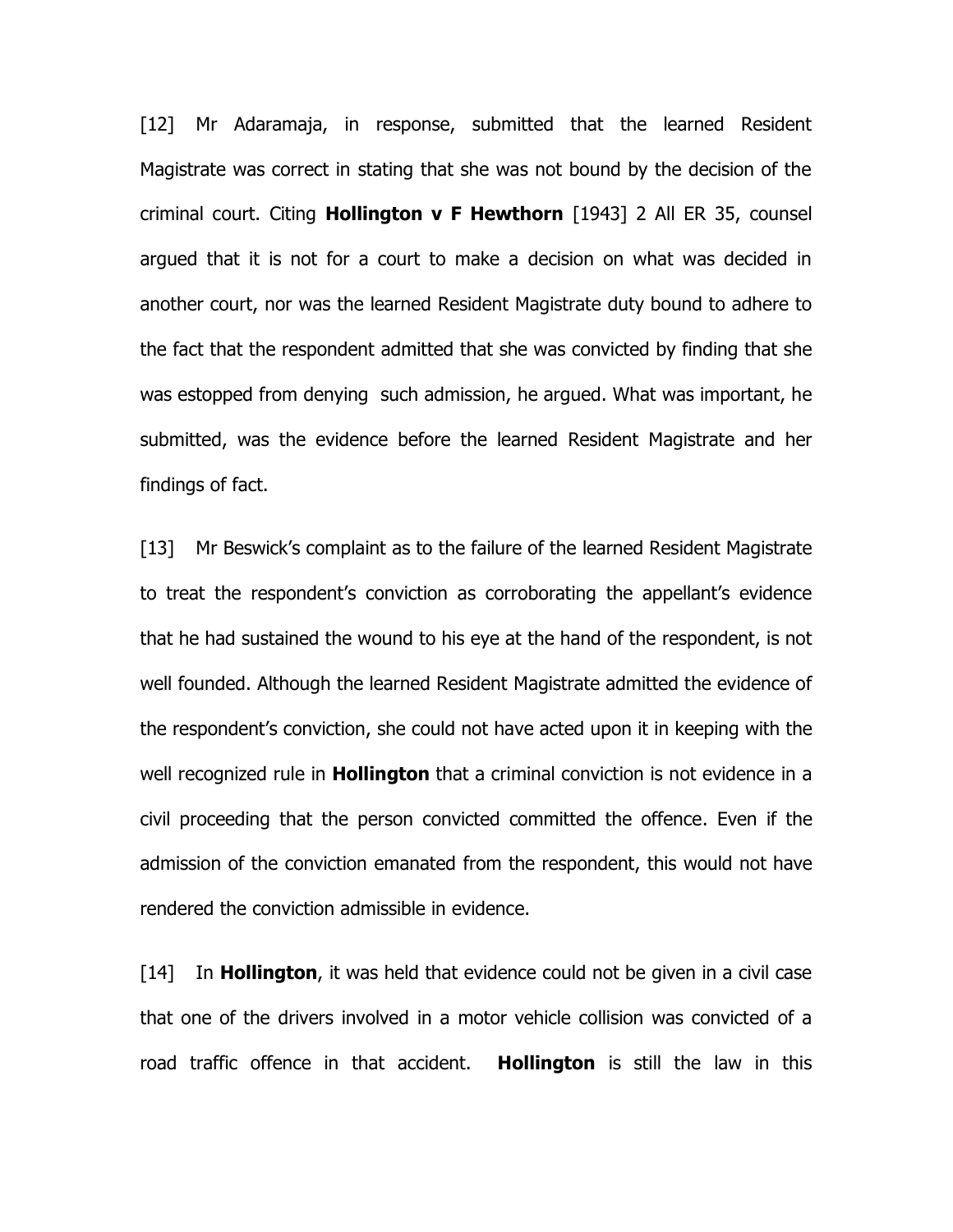jurisdiction and until a change has been sanctioned by the legistature, this court is duty bound to adhere to it.

[15] In his quest to persuade this court that serious consideration ought to be given to the respondent's conviction as being corroborative of the appellant's evidence, Mr Beswick sought assistance from the following statement of Lord Denning MR in **Lane v Holloway** when he said:

> " … An objection was taken to the judge being told what took place there. It was said that what takes place in a criminal court is not evidence in a civil court. I have for a long time doubted **Hollington v F Hewthorn & Co Ltd** and hope that it may soon be done away with. I do not think that it prevents our being told that the magistrates found the defendant guilty of unlawful wounding." (emphasis added)

[16] There can be no doubt that Lord Denning's dictum must be treated as a comment. His statement does not overrule the decision in **Hollington**. Lord Denning was merely of the view that the criminal conviction could be brought to the attention of the civil court. His statement was not a positive or expressed pronouncement that the previous conviction should be admissible evidence and should be acted upon. The statement, therefore, would not be a guide which would encourage this court to depart from **Hollington**.

[17] Counsel submitted by way of written submissions, that although the issue in **Hunter** emanated from a criminal case decided against a plaintiff in a civil action, in principle the same procedure ought to be applicable to a defendant in a civil case.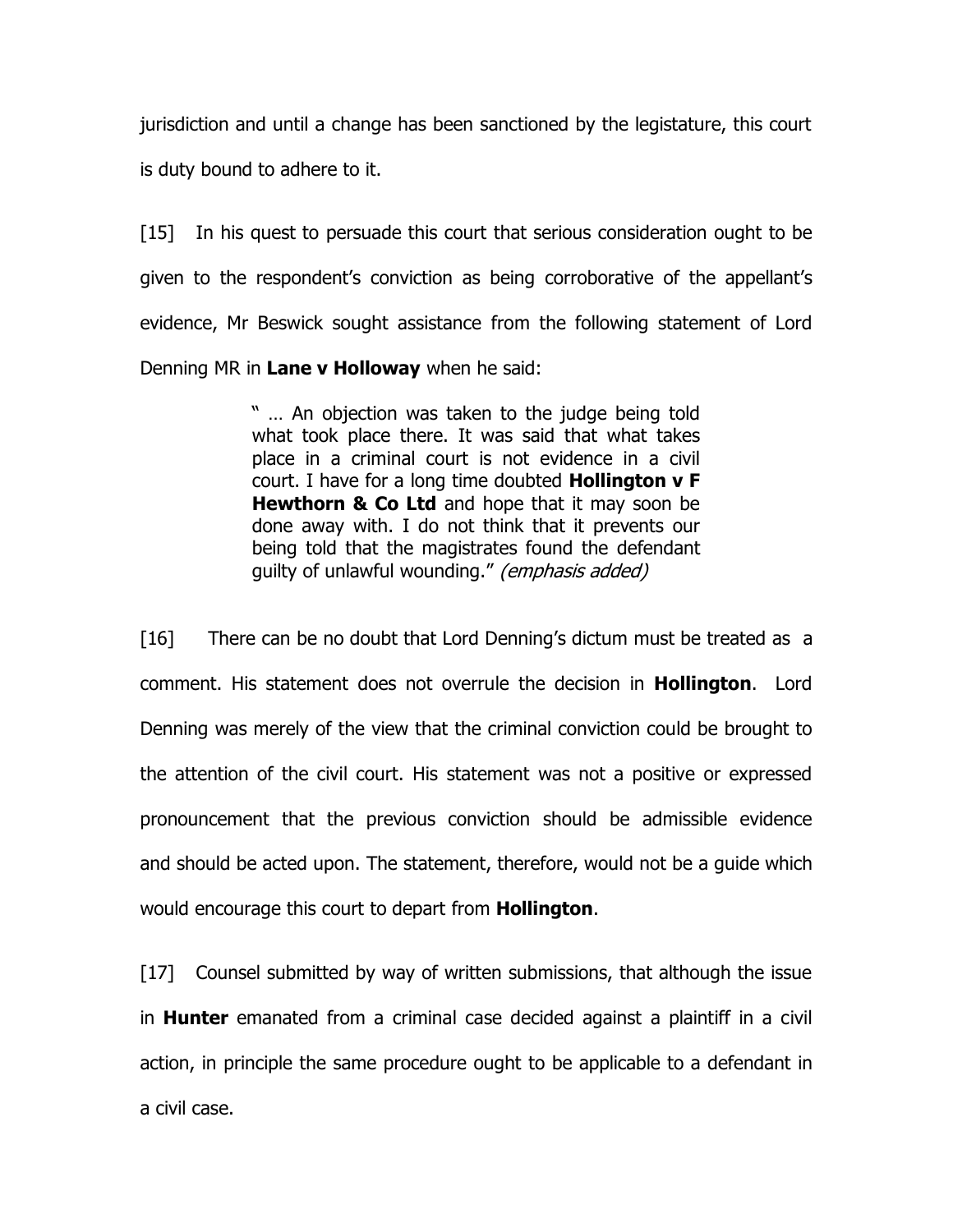[18] There is nothing to prevent a party who has been convicted in a criminal case from being a plaintiff in a civil case. However, **Hunter** does not avail the appellant. He cannot secure refuge under that case. It is important to reiterate that, in this jurisdiction, the law as to the admissibility of a conviction in a civil case is that which has been laid down in **Hollington**. At the date of the **Hunter** decision, the admissibility of the evidence of a criminal conviction in a civil case was permissible by virtue of the (English) Civil Evidence Act 1968. Section 11(1) of that Act reversed or overruled the principle laid down in **Hollington** by allowing into evidence a conviction in subsequent civil proceedings as proof of the commission of the offence by the party so convicted. Clearly, **Hunter** is inapplicable to the case at bar.

[19] **R v D; R v J** is also inapplicable. In that case, the admission of a judgment which contained specific findings relevant to the hearing of an appeal would have been permissible under the express provision of section 23 (1) of the Criminal Appeal Act 1968.

[20] In **Ingram v Ingram** the wife was convicted on two counts of an indictment charging her for espionage. Her conviction affected her husband's health. On a visit to her in prison she informed him that she did not wish to have anything more to do with him. Subsequently, neither party evinced an intention to resume cohabitation. The husband petitioned for a divorce. At the trial, the wife's conviction was admitted in evidence and the petition was amended to include an allegation of cruelty on the part of the wife. Evidence of the wife's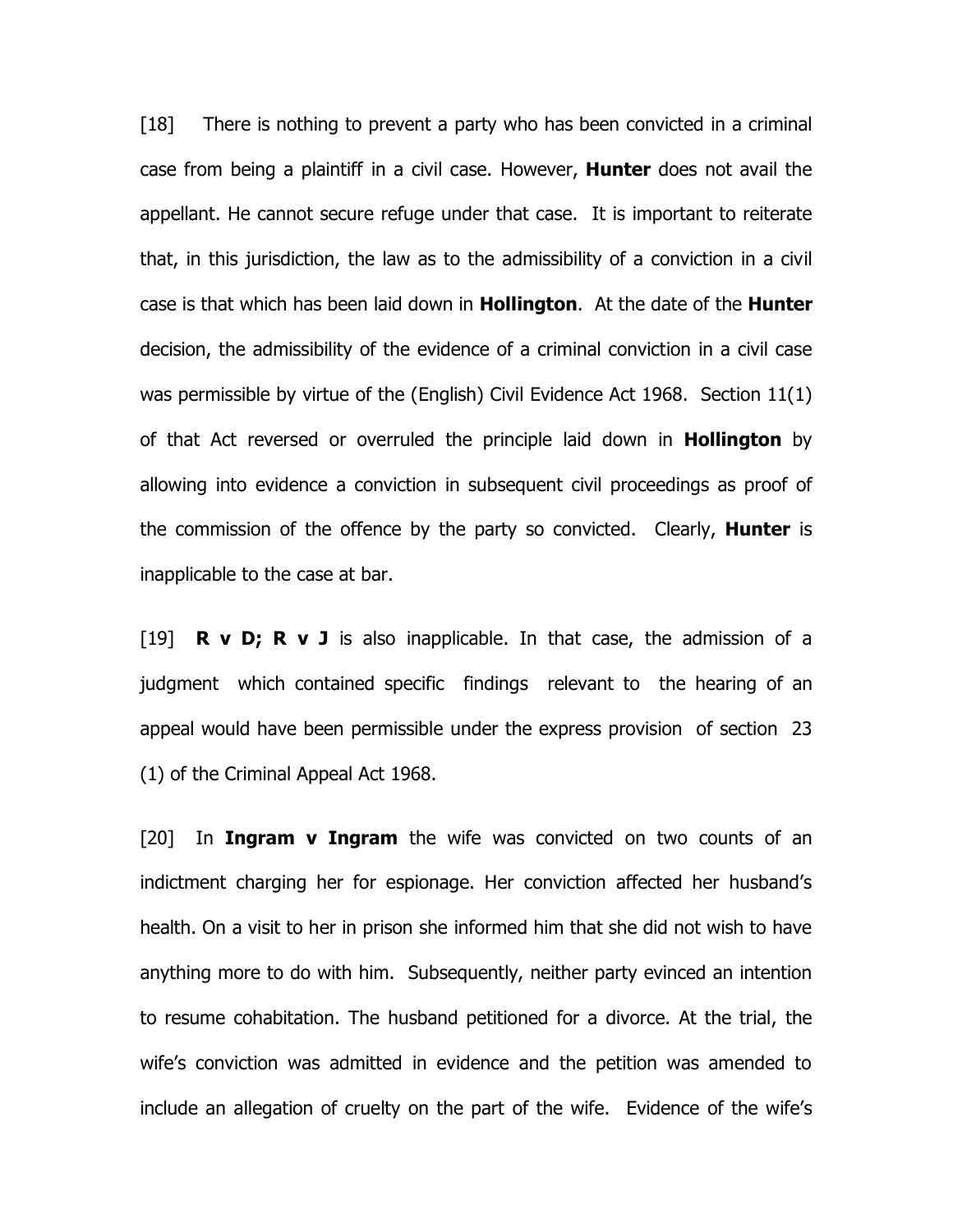conviction was used to draw the inference that the wife had been guilty of active and treasonable conduct and that such conduct amounted to cruelty.

[21] In **Ingram v Ingram**, Sachs J, in admitting the evidence of the wife's conviction chose to depart from **Hollington**. This court is bound by the principle laid down by **Hollington**. In any event, **Ingram v Ingram** was a first instance decision which will not be followed.

[22] It is my view, that in obedience to the rule in **Hollington,** the learned Resident Magistrate should not have admitted the criminal conviction of the respondent into evidence. However, she rightly declined to address the issue, or to make a ruling as to its effect on the appellant's case. The respondent's conviction cannot be regarded as evidence corroborating that of the appellant as to how he received his injury. Therefore, the conviction is, undoubtedly, not evidence supporting any liability on the part of the respondent to the appellant. This ground is therefore unsustainable.

### **Grounds (b) and (c)**

- [23] It will be convenient to consider these grounds simultaneously.
	- "(b) The Court erred in law in failing to recognize that even assuming that the defendant did not intend the injury to the claimant to occur, that having ruled that the defendant was in some way responsible for the injury, the Court was obliged to assess the damages attributable to pain and suffering and loss of amenities, as well as the special damages resulting from loss of employment,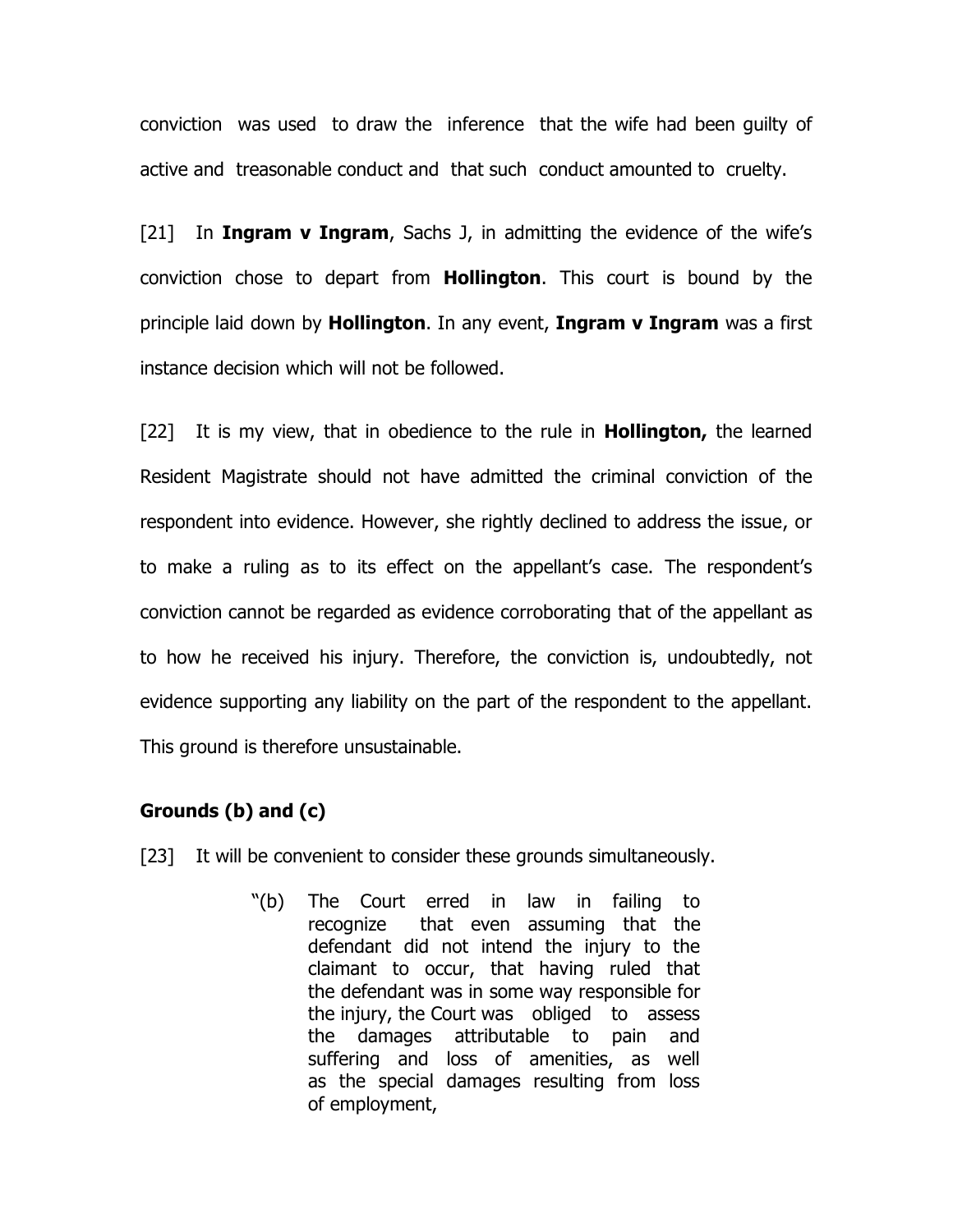(c) The holding of the Court that the injury was accidental was supported by the evidence presented by the parties was in error."

In his written submissions counsel stated:

- "28. It is submitted that he [sic] court does not demand from every litigant absolute precision in regards to the submission of evidence particularly evidence which is compiled by third parties. It is clear that the appellant was injured and that he sought medical attention. Indeed, the Resident Magistrate's award recognizes this. There is no rational basis therefore for excluding a part of the [sic] his medical expenses.
- 29. It is submitted that whatever the date on the medical reports presented by the appellant, it is evidence that these receipts and reports arose from his [sic] injury to his eye caused by the respondent. In those circumstances, the court ought to award these amounts to the appellant.
- 30. It is submitted that the evidence of the appellant was unchallenged in relation to his injury, the pain and suffering he experienced, and the fact that he was unable to work for some three months after his injury, and the loss of earnings consequent thereon. It is therefore entirely improper for the Resident Magistrate to hold that the respondent could not be held accountable for this loss. The evidence of the appellant was clear and convincing on these issues and he was not cross examined in relation to any point about pain and suffering, the extent of the injury, his earnings, the period of convalescence, or his residual damage."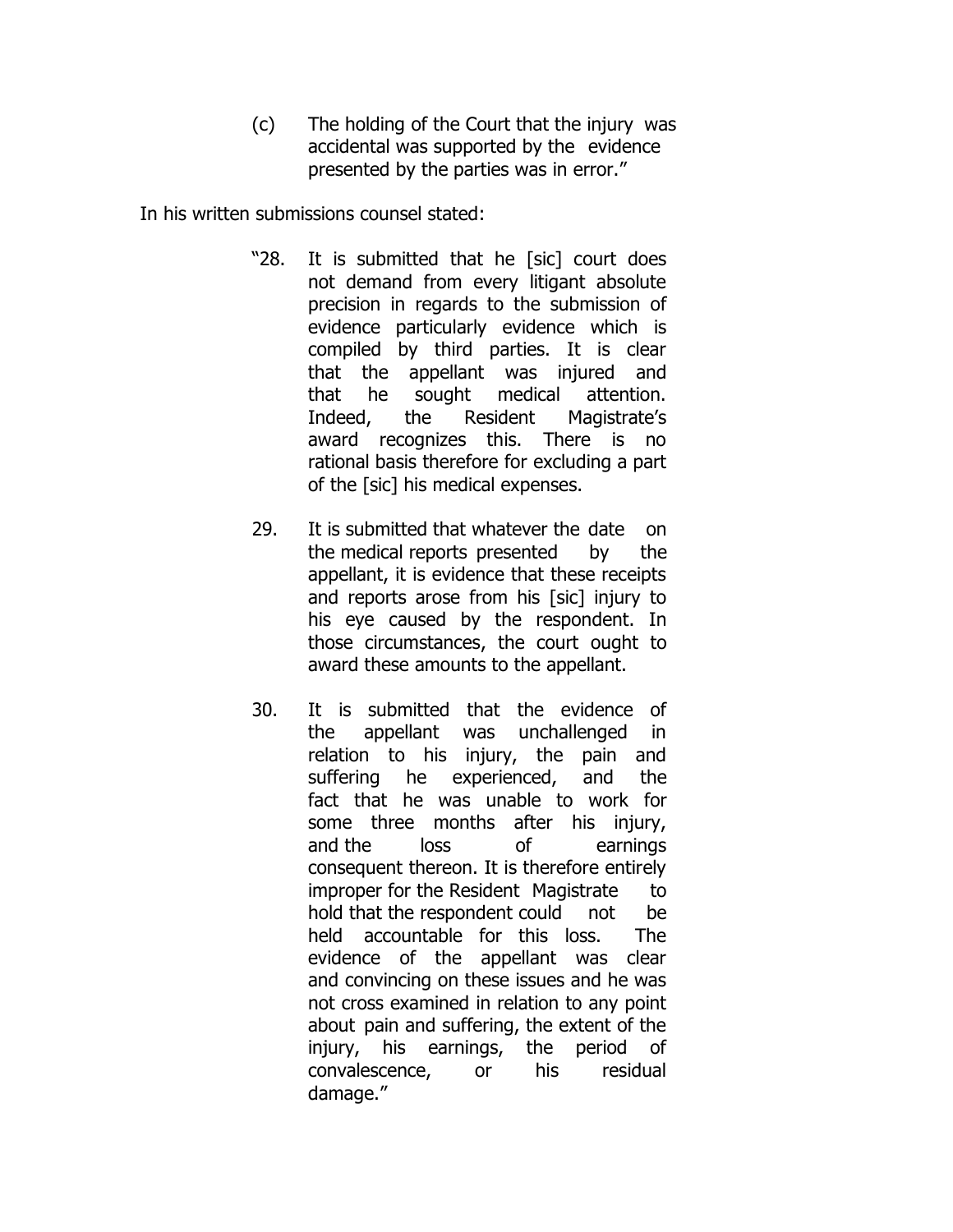[24] Mr Beswick submitted that the learned Resident Magistrate effectively treated the appellant's claim as one of negligence although the claim was one of an assault. The learned Resident Magistrate, he argued, confused herself by her finding that the tort of assault requires intention, then stating that if a reasonable person could have foreseen that the appellant would have received injury as a result of his actions that would be sufficient to show intention. She thereafter concluded that the appellant's injury was not as a result of a deliberate or malicious attack.

[25] The learned Resident Magistrate correctly identified the cause of action as an assault. However, although she stated that intention was the relevant requirement in the appellant's case, she went on to find that the foreseeability test in negligence would be adequate proof of the respondent's action. She said:

> "Strictly speaking the tort of assault from which the plaintiff's injury would flow, requires 'intention.' However if the court is satisfied that a reasonable man would foresee that the plaintiff could be injured as a result of the defendant's action, then that together with the defendant's action will be sufficient."

[26] From the foregoing, it can be observed that she was somewhat bewildered as to what is required to prove the tort. It is clear that she did not appreciate that there are two distinct requirements in satisfying proof of an assault. At common law, in an action for an assault, the success of a claimant is dependent on either proof of intention or negligence. As a consequence, on a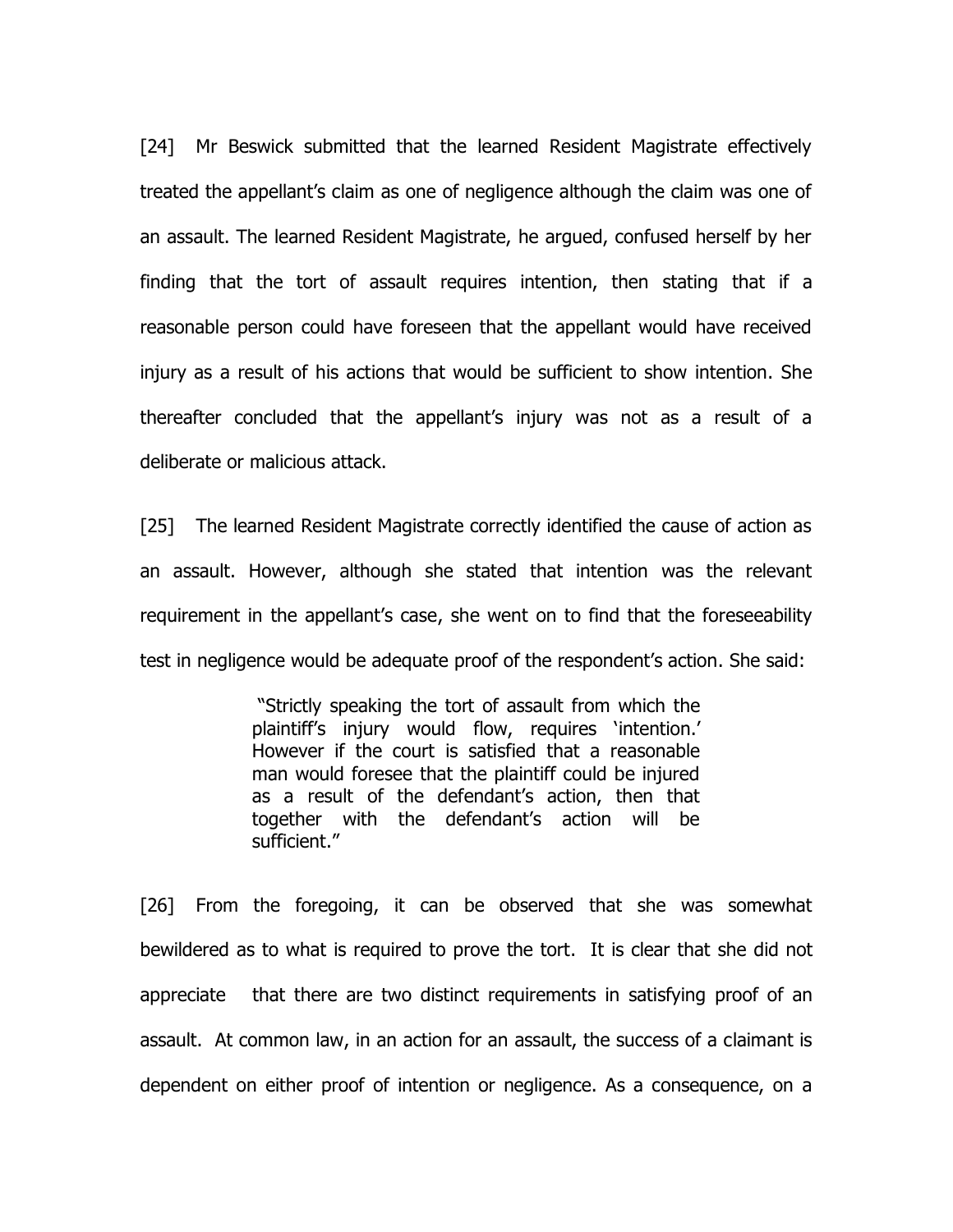claim for an assault, there must be, on the one hand, proof, that the assault was a deliberate act of the defendant or, on the other hand, that it was as a result of the defendant's negligent act. The onus of proof rests on the claimant. No liability on the part of a defendant will accrue, if the assault is unintentional or it is devoid of negligence.

[27] In **Fowler v Lanning** [1959] 1 QB 426, Lord Diplock, at page 439, after embarking on a comparative and comprehensive review of earlier cases on the tort, placed the law in the following perspective:

- "1. Trespass to the person does not lie if the injury to the plaintiff, although the direct consequence of the act of the defendant, was caused unintentionally and without negligence on the defendant's part.
- 2. Trespass to the person on the highway does not differ in this respect from trespass to the person committed in any other place.
- 3. If it were right to say with Blackburn J. in 1866 that negligence is a necessary ingredient of unintentional trespass only where the circumstances are such as to show that the plaintiff had taken upon himself the risk of inevitable injury (i.e, injury which is the result of neither intention nor carelessness on the part of the defendant), the plaintiff must today in this crowded world be considered as taking upon himself the risk of inevitable injury from any acts of his neighbor which, in the absence of damage to the plaintiff, would not in themselves be unlawful  $-$  of which discharging a gun at a shooting party in 1957 or a trained band exercise in 1617 are obvious examples. For Blackburn J., in the passage I have quoted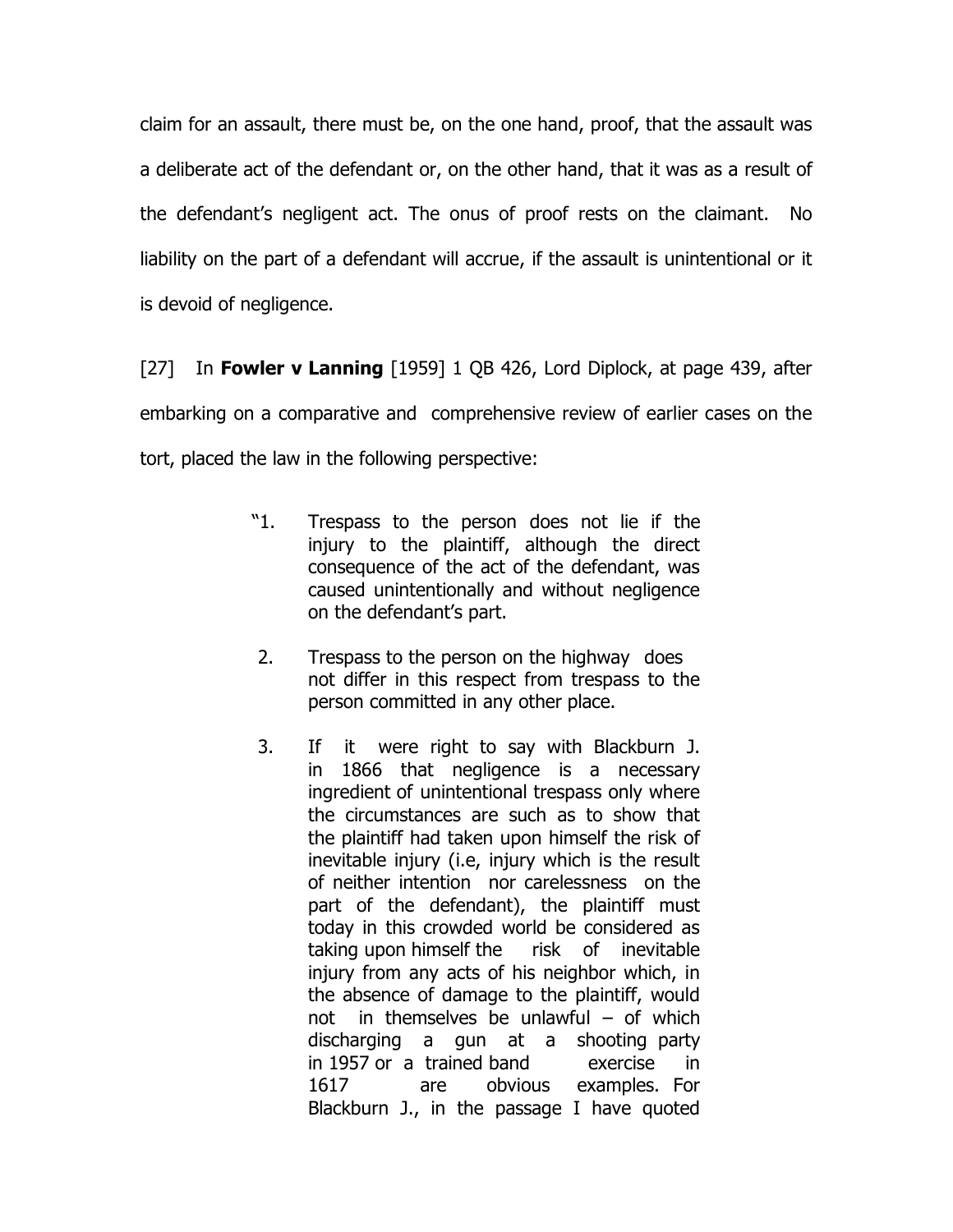from *Fletcher v Rylands*, was in truth doing no more than stating the converse of the principle referred to by Lord Macmillian in Read v. J. Lyons & Co. Ltd., that a man's freedom of action is subject only to the obligation not to infringe any duty of care which he owes to others.

4. The onus of proving negligence, where the trespass is not intentional, lies upon the plaintiff, whether the action be framed in trespass or in negligence. This has been unquestioned law in highway cases ever since *Holmes v. Mather*, and there is no reason in principle, nor any suggestion in the decided authorities, why it should be any different in other cases. It is, indeed, but an illustration of the rule that he who affirms must prove, which lies at the root of our law of evidence."

[28] The evidence shows that there was a dispute between the appellant and the respondent. The appellant's case is that the respondent intentionally stuck her two fingers into his left eye injuring it. The learned Resident Magistrate rejected the appellant's evidence and found the respondent's narrative of the events credible. She then found as follows:

> "It is evident that the plaintiff was stabbed in the eye on the day in question. However, it appears not to have been as a result of a deliberate and malicious act. The defendant's case is that it occurred when she tried to block what she perceived as an assault on her. She is not sure whose hand actually stabbed the plaintiff in his eye."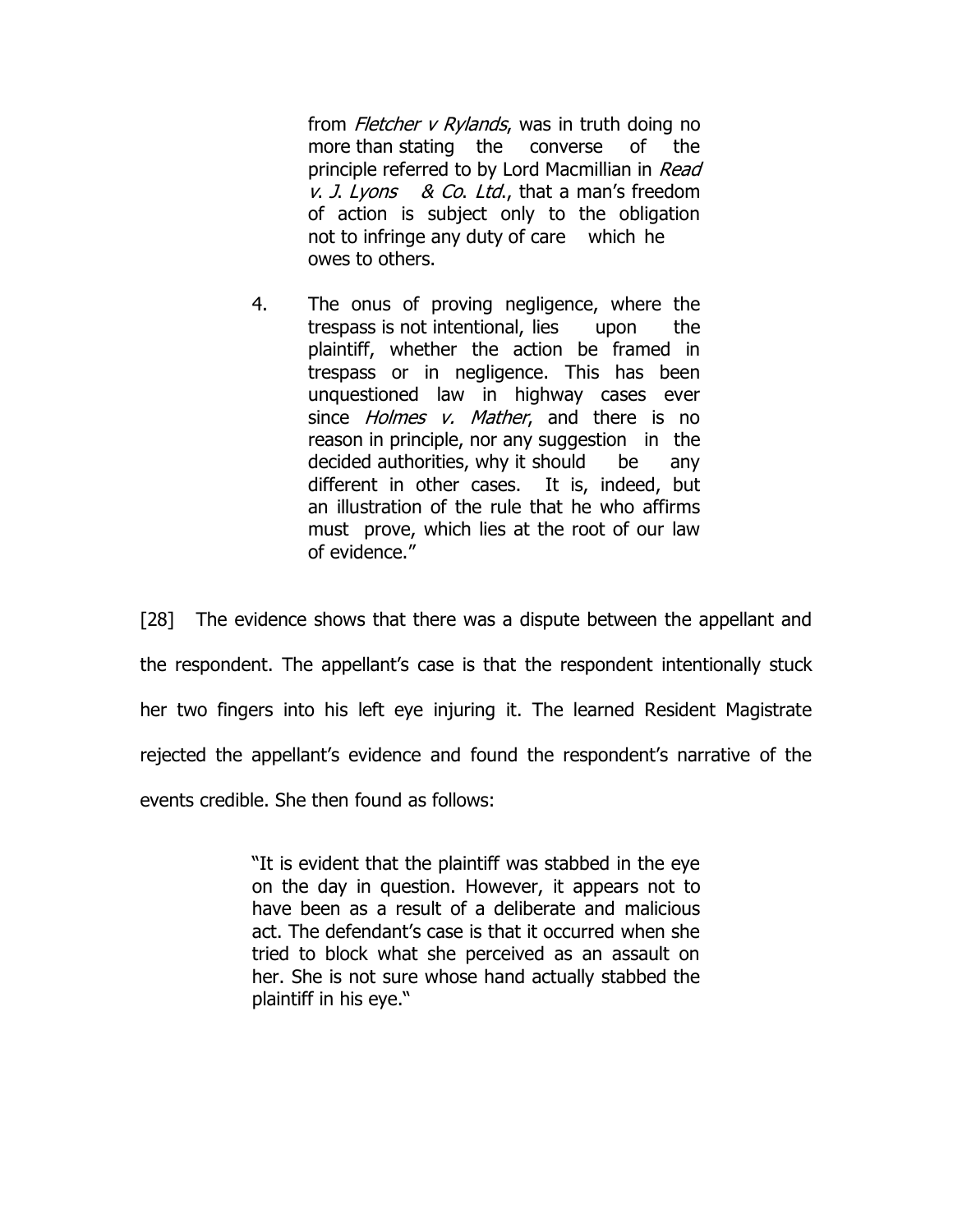[29] By the finding that the respondent's attack on the appellant was not deliberate or malicious, I understand the learned Resident Magistrate to be saying that the assault was accidental, that is, it would not have been caused intentionally. If, as the learned Resident Magistrate concluded, the assault by the respondent was unintentional, then, the appellant's claim would not have been established. However, she expressly stated that the appellant's injury would require proof of intention and did in fact award judgment to the appellant, although restricting the award to part of the special damages claimed by him.

[30] Her finding that both parties were contributorily negligent reveals that she had given consideration to the law of negligence. Negligence would not have arisen on the appellant's case. Despite this, the fact that she made an award can only be taken to mean that she had in fact found in favour of the appellant.

[31] The appellant's case is that the injury to his eye was deliberately inflicted by the respondent. Therefore, it was for the learned Resident Magistrate to have considered the issue as to whether the appellant had proved that the respondent had injured him intentionally.

[32] The learned Resident Magistrate found that the respondent may have been untruthful in stating that she was not upset by the unsavoury comment made by the appellant but found that her anger was expressed in her remark in retaliation to that which was made by the appellant.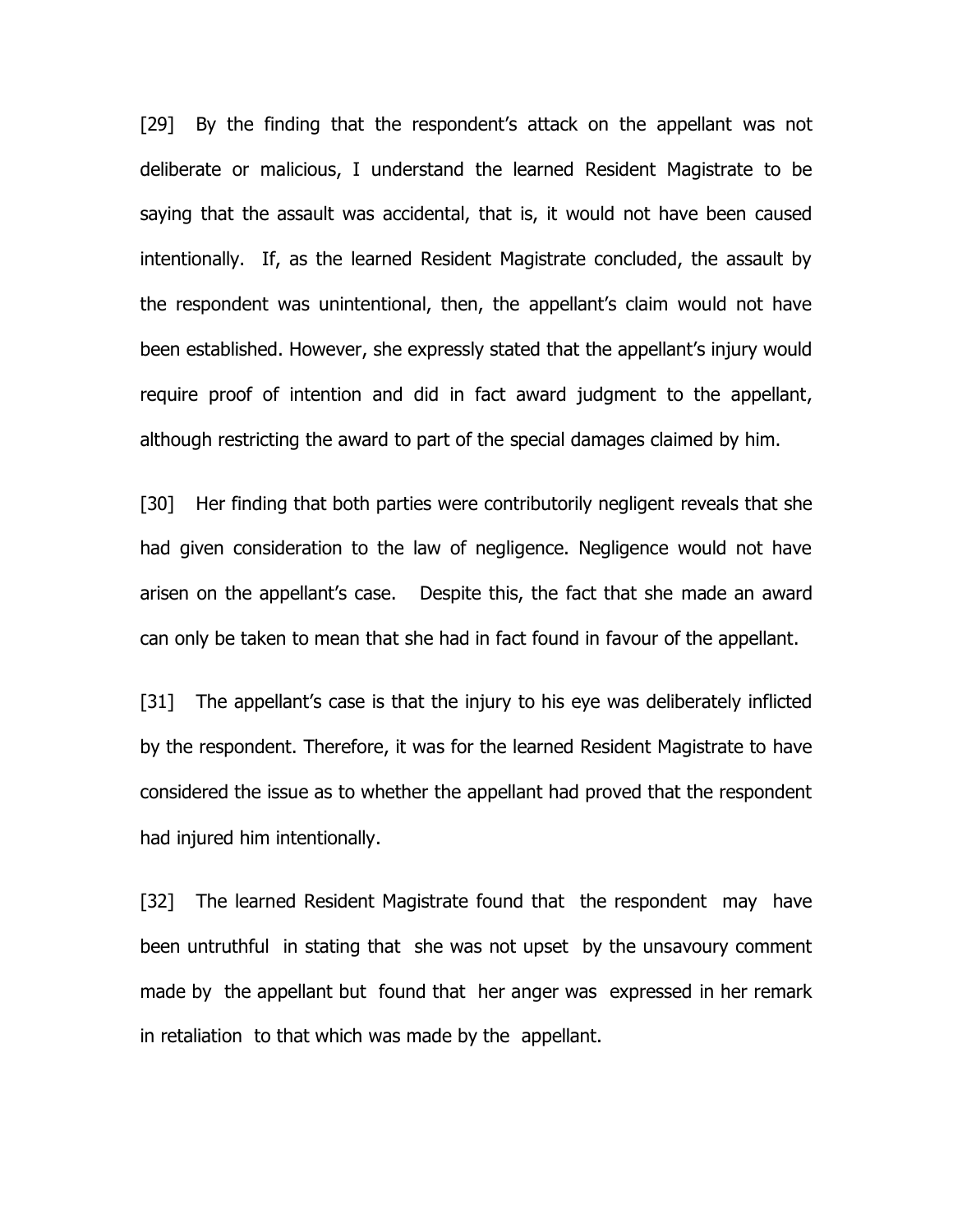[33] It is somewhat mystifying that the learned magistrate accepted the respondent's evidence in preference to the appellant's. Her rejection of the appellant's account of the incident and her acceptance of the respondent's account do not accord with reason. There was evidence from the appellant that the respondent placed her body against his, and stuck her fingers into his eyes. The respondent's evidence is that she blocked the appellant's hand in an effort to avoid him hitting her in the face. Clearly, she would have been in close proximity to him and it is reasonable to infer that her fingers would also have been pointed towards the direction of his face. In such circumstances, on the balance of probabilities, her fingers could have gone into the appellant's eye. It is without doubt that the respondent was angry because of the unflattering remarks made by the appellant and it would not be unreasonable to infer that she had retaliated, not only by using the disparaging remarks but also, by deliberately inserting her fingers into his eye.

[34] The respondent was clearly responsible for the appellant's injury and full liability must be assigned to her. It follows that the appellant would be entitled to damages for his injury.

[35] The only award made by the learned Resident Magistrate was in respect of medical expenses. She awarded \$3,578.00, which was less than one half of the appellant's medical expenses claimed. In making the award, the learned Resident Magistrate said: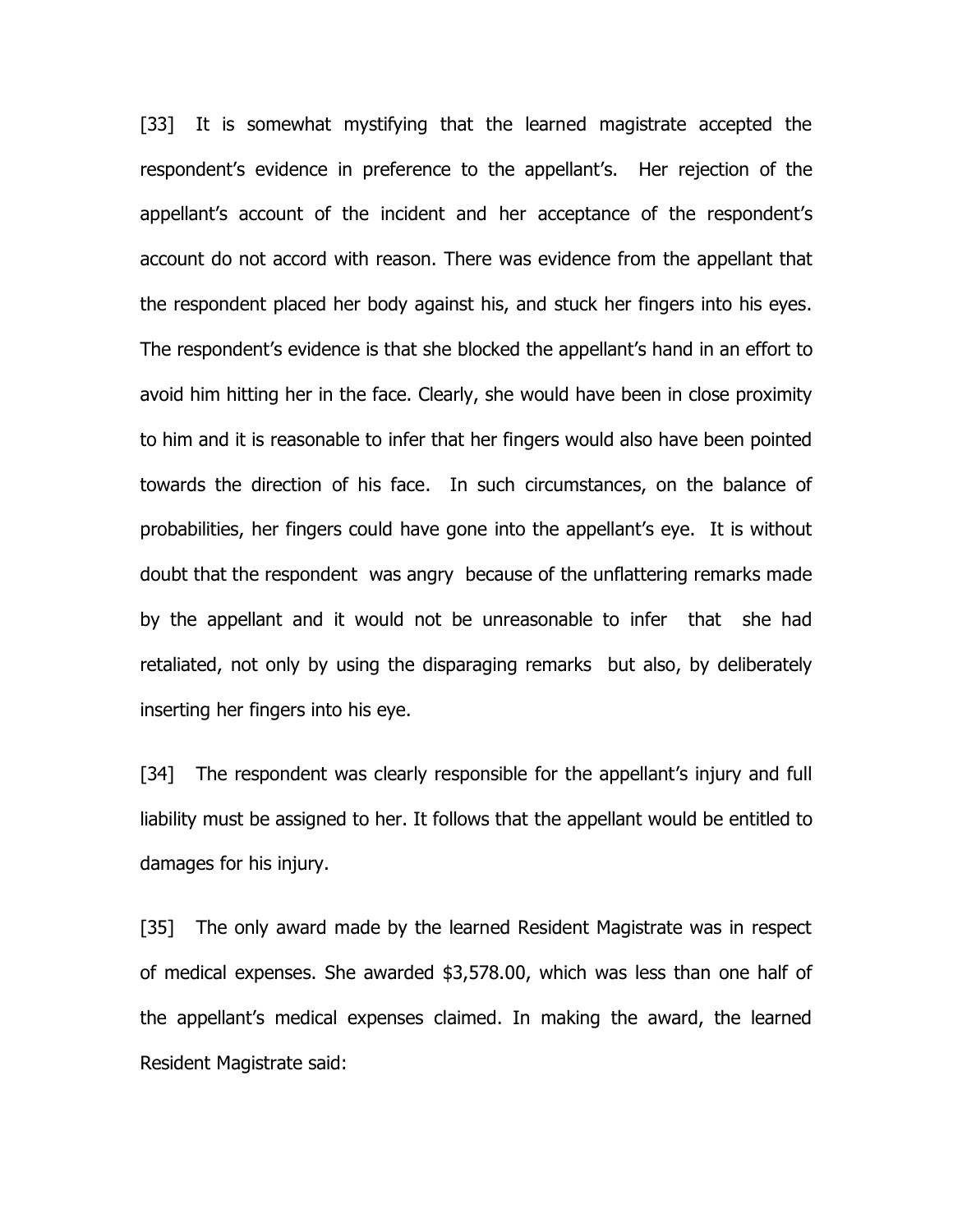"There is no medical report to justify the plaintiff having to stay home for three months and sleep 'because the sun bothered' him and also no medical report linking his inability to see at nights with this injury.

The court takes judicial notice that the main cause for [sic] inability to see/drive at nights is an entirely different ophthalmic problem which may have no connection with injury whatsoever. No professional evidence was brought to show otherwise and to connect the injury with this problem. The defendant cannot therefore be held [sic] for any loss as a result of the plaintiff deciding to stay home for three months nor for any income he may have lost as a result of his inability to drive at nights."

[36] It is true that no medical report was tendered into evidence to show that the appellant would have been incapacitated for three months. However, the learned Resident Magistrate's finding, by taking judicial notice that the appellant's inability to drive or see at nights may relate to a different ophthalmic problem unconnected to his injury, is not a matter for which judicial notice can be taken. The finding is obviously speculative and therefore wrong. The appellant stated that prior to the injury his vision was unimpaired and that it has been affected since the respondent's attack. The learned Resident Magistrate accepted that he received the injury. There was evidence from him that he experienced pain in the eye and received medical attention. Receipts from Dr Cole who treated him were tendered into evidence. In these circumstances, the fact that the appellant did not tender a medical report does not mean that he would not have been entitled to compensation for pain and suffering.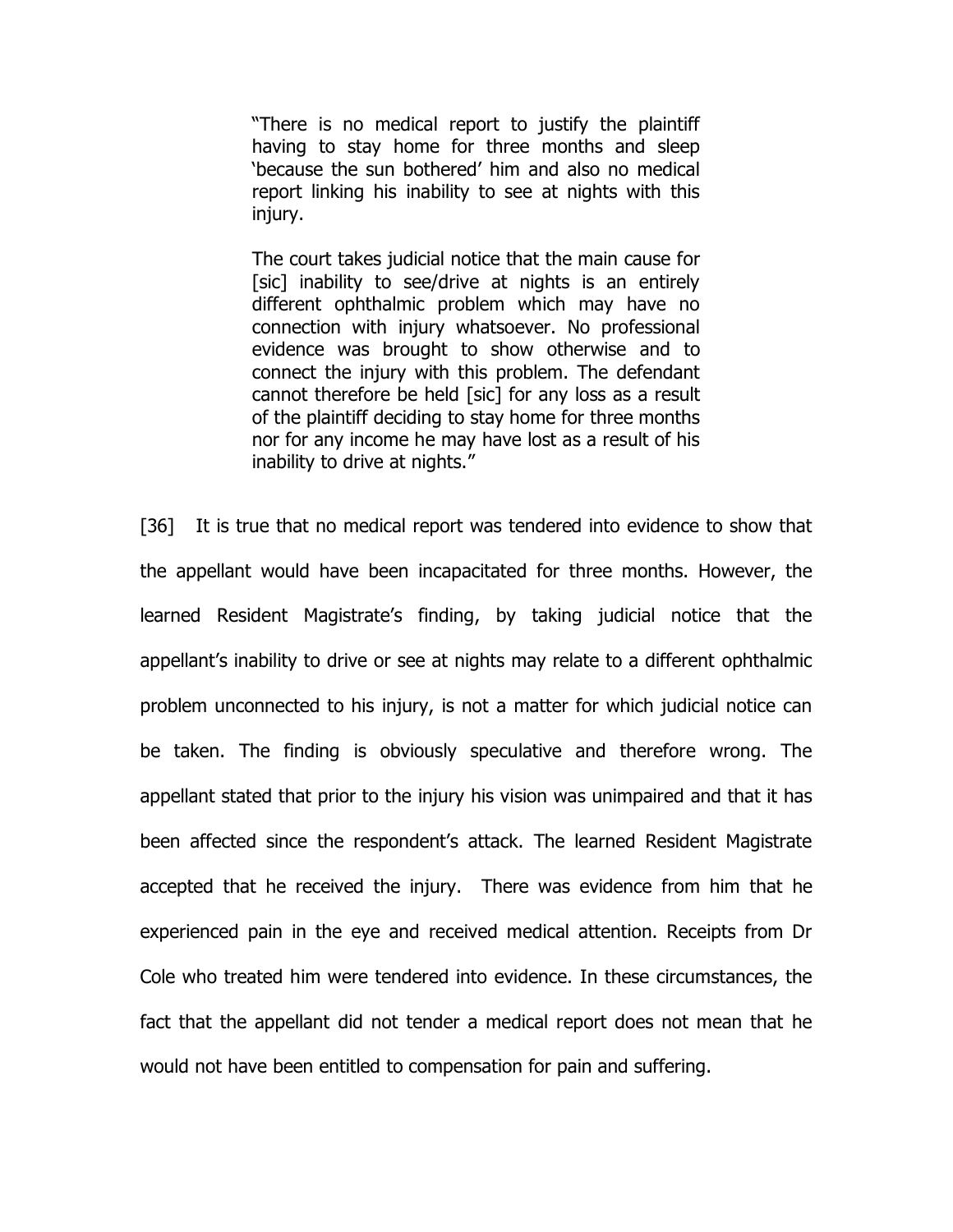[37] In determining a reasonable compensatory award for a claimant's injury, it is customary for the court to seek guidance by examining comparative awards in similar cases. However, in my research, I have been unable to unearth any case which could be of some assistance in finding an appropriate sum to be awarded. It is frequently said that the court is generally faced with a very difficult task in arriving at a suitable compensatory remedy in money's worth for a claimant's suffering. In striving to find a reasonable compensation, the court measures the "immeasurable". In carrying out such an imprecise exercise, the court normally does its best. The court, as a matter of course, weighs up the circumstances of the case and adopts an approach which justifies a particular award. The injury to the appellant's eye is not severe. The pain has disappeared. However, there is evidence that there is still some impairment of his vision as he stated that he has been unable to see clearly since the incident. He can still engage in his occupation. He can drive in the days but has difficulty with his sight when he drives at night. In all the circumstances, a sum of \$80,000.00 would be a fair monetary compensation for his pain and suffering.

[38] I now move to the loss claimed by the appellant for special damages. He stated that he earned \$25,000.00 weekly prior to the incident and was unable to work for three months as a result of the injury. Special damages must be specifically proved - see **Bonham-Carter v Hyde Park Hotel** 64 LTR 177. However, this is not an inflexible principle. Although specific proof is required for special damages, there may be situations, depending on the circumstances of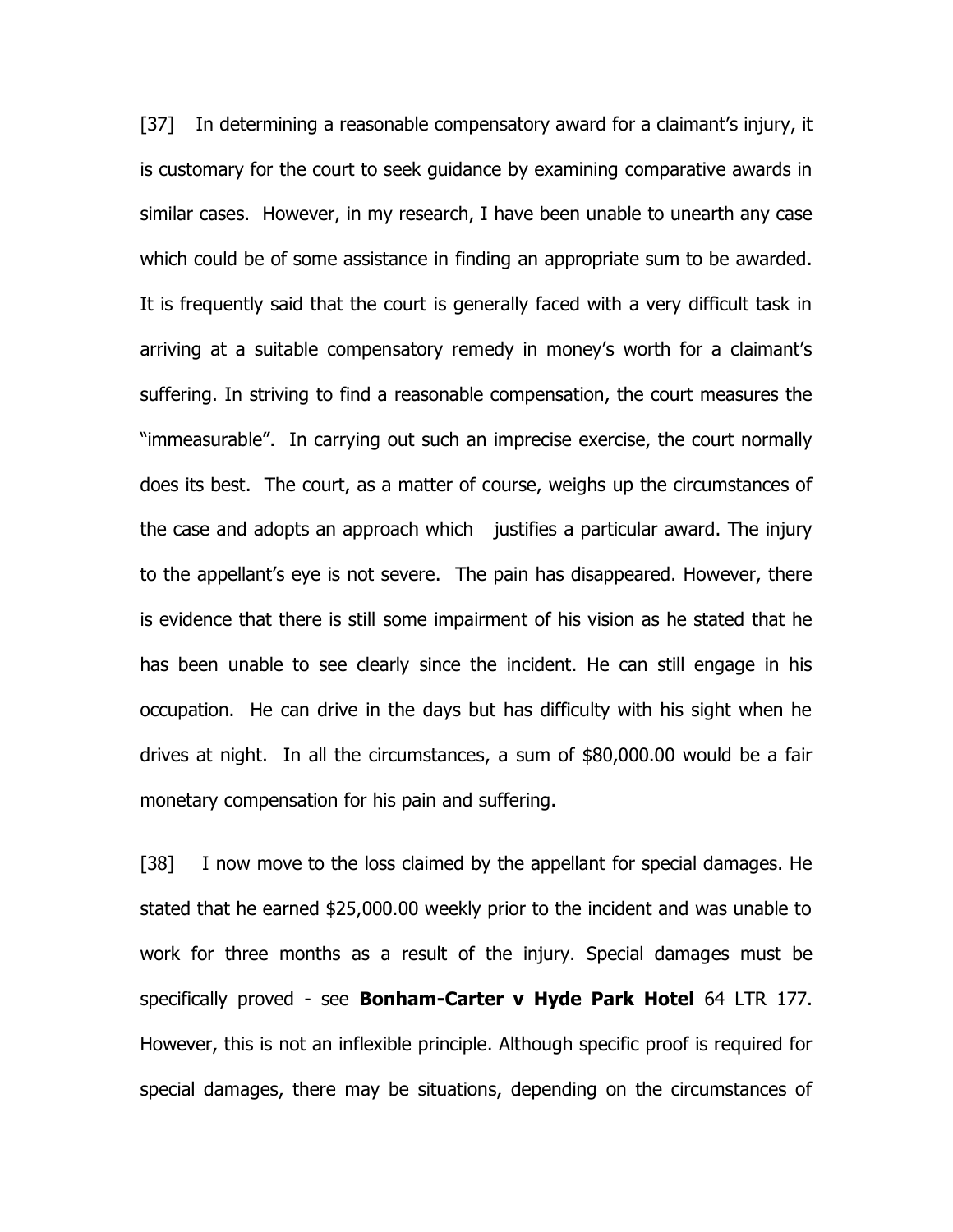the case, which accommodate the relaxation of the principle. In some cases, the incurring of some expenditure may not be readily capable of strict proof. As a consequence, the court may assign to itself the task of determining whether strict proof is an absolute prerequisite in the making of an award: see **Attorney General v Tanya Clarke (Nee Tyrell)** SCCA No 109/2002 delivered 20 December 2004; **Walters v Mitchell** (1992) 29 JLR 173; **Ashcroft v Curtin** [1971] 3 All ER 1208; **Grant v Motilal Moonan Ltd & Anor** (1988) 43 WIR 372 and **Central Soya of Jamaica Ltd v Freeman** (1985) 22 JLR 152. In its endeavour to arrive at a reasonable conclusion, the court seeks to satisfy the demands of justice by looking at the circumstances of the particular case: see **Ashcroft v Curtin**. Therefore, to demand strict adherence to the principle laid down in **Bonham-Carter** may cause some injustice to a claimant who had legitimately suffered damage.

[39] Although the appellant testified that he sustained loss of income, he had not advanced or tendered any evidence, documentary or otherwise, in support of such loss. Despite this, the court will not be disinclined to make an award for his loss of income. However, the full loss of \$25,000.00 weekly for the period of three months will not be awarded. In my view, a sum of \$10,000.00 per week for eight weeks would be adequate compensation for his loss. Accordingly, the sum of \$80,000.00 is awarded for loss of income.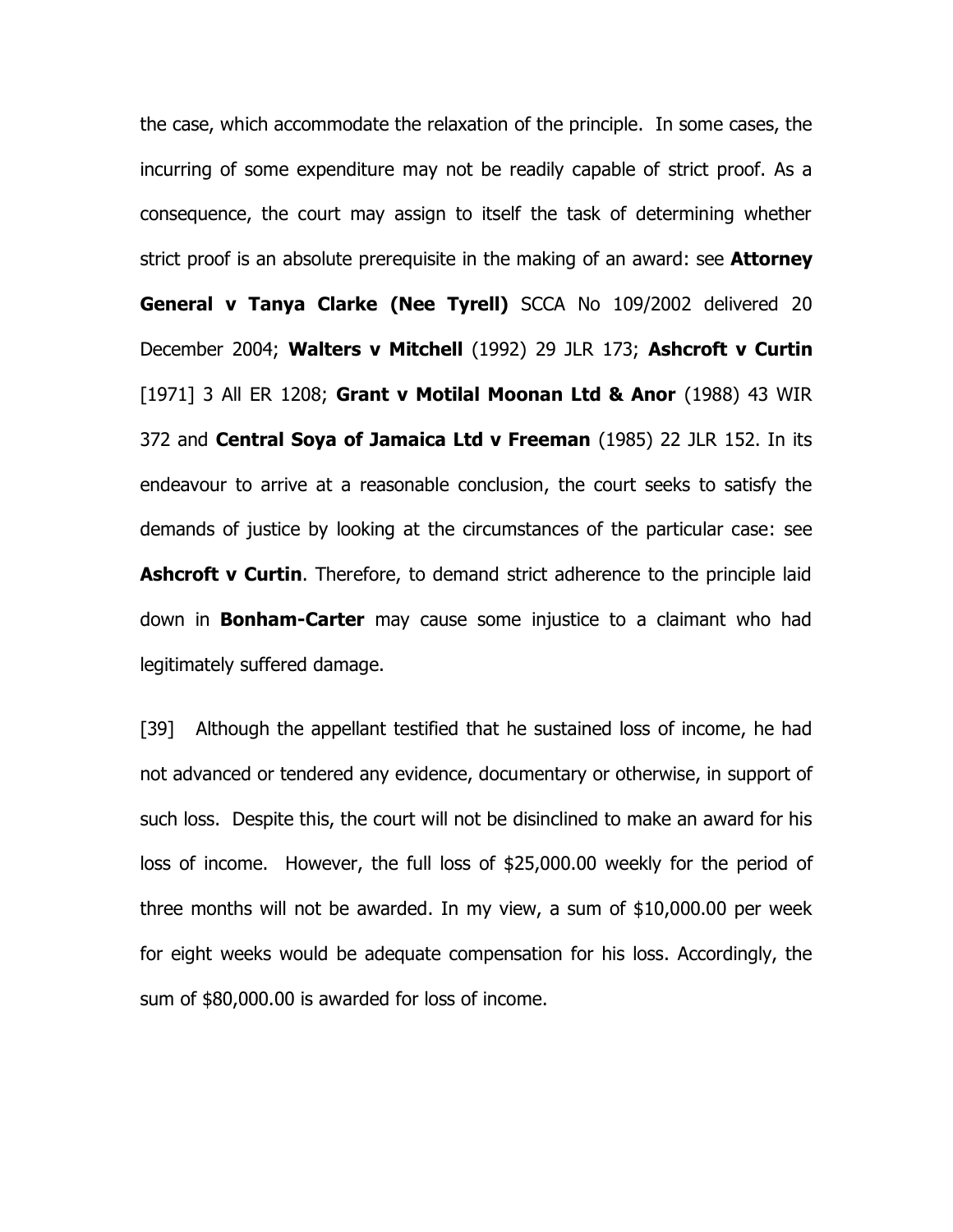[40] So far as the appellant's claim for medical expenses is concerned, the sum of \$9,934.80, supported by the receipts tendered into evidence by him, will be awarded.

# **Ground (d)**

"The court erred in holding that the conviction of the defendant is a consequence of her own actions and is not a basis in law or in the discretion of the Court for denying the claimant the costs of the trial instituted to obtain a judgment for his damages."

In his written submission counsel stated as follows:

"34. It is submitted that the appellant is entitled to the costs of the trial entirely. No reason has been advanced in the judgment of the Resident Magistrate for the refusal to award the costs of the trial or any part thereof to the appellant, who even with a judgment riddled with inconsistencies and a failure to properly weigh and appreciate the evidence before the court, was partially successful."

[41] The general rule is that a successful party is entitled to his costs. Although costs are in the discretion of the court and costs may be denied, there must be some good reason for depriving a successful party of his costs. It is clear from the learned Resident Magistrate's conclusions that costs were not awarded to the appellant for the reason espoused by her that there is no evidence connecting the respondent with the appellant's injury. She had undoubtedly erred in so concluding. This conclusion is unsustainable, and as counsel for the appellant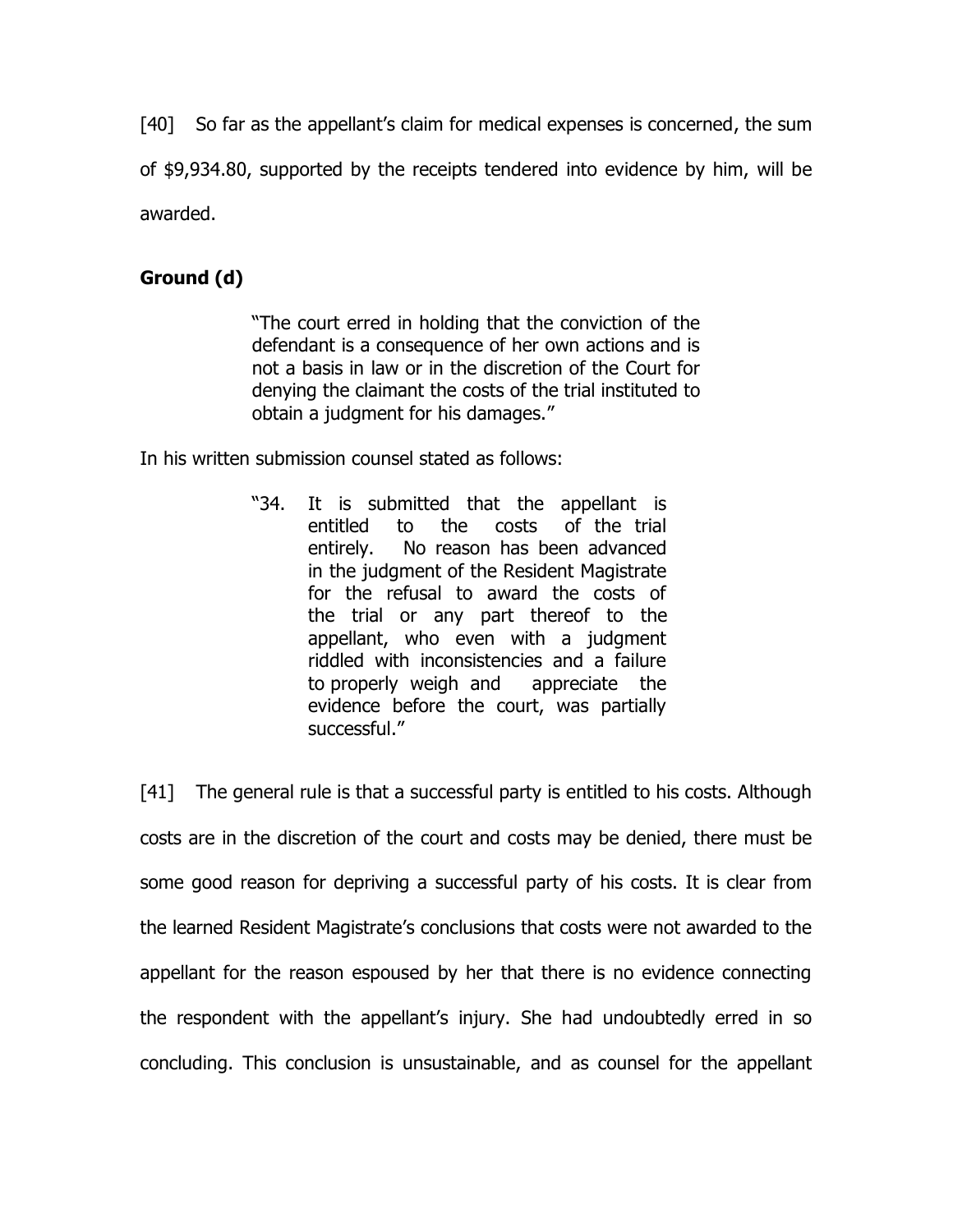rightly submitted, no good reason has been proffered by the learned Resident Magistrate for denying the appellant his costs.

[42] There was adequate evidence to ascribe liability to the respondent. It cannot be said that there are any circumstances which would warrant the appellant being deprived of his costs.

[43] I would allow the appeal as to quantum and give judgment for the appellant in the sum of \$169,934.80, made up as follows:-

| General damages | $\overline{\phantom{a}}$ | \$80,000.00                 |
|-----------------|--------------------------|-----------------------------|
| Special damages |                          | \$89,934,80<br>\$169,934.80 |

Costs of \$15,000.00 are awarded to the appellant.

#### **DUKHARAN JA**

[44] I have read in draft the judgment of Harris JA and agree with her reasoning and conclusion. There is nothing I wish to add.

#### **PHILLIPS JA**

[45] I too have read the draft judgment of Harris JA and agree with her reasoning and conclusion.